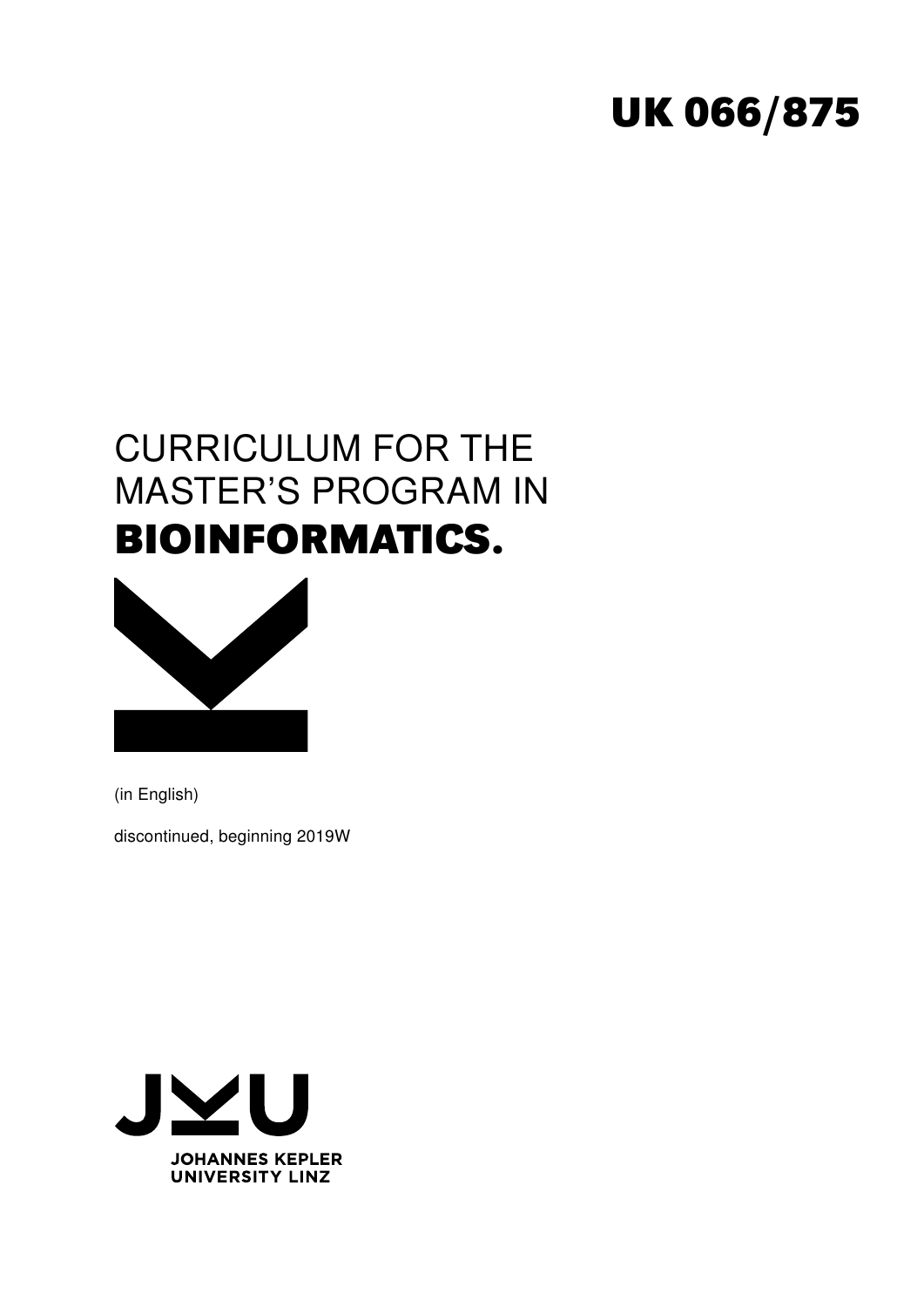## **Contents**

| § 3 Structure and Outline enterpreteration of the contract of the contract of the contract of the structure of the structure of the structure of the structure of the structure of the structure of the structure of the struc |  |
|--------------------------------------------------------------------------------------------------------------------------------------------------------------------------------------------------------------------------------|--|
|                                                                                                                                                                                                                                |  |
|                                                                                                                                                                                                                                |  |
|                                                                                                                                                                                                                                |  |
|                                                                                                                                                                                                                                |  |
|                                                                                                                                                                                                                                |  |
|                                                                                                                                                                                                                                |  |
|                                                                                                                                                                                                                                |  |
|                                                                                                                                                                                                                                |  |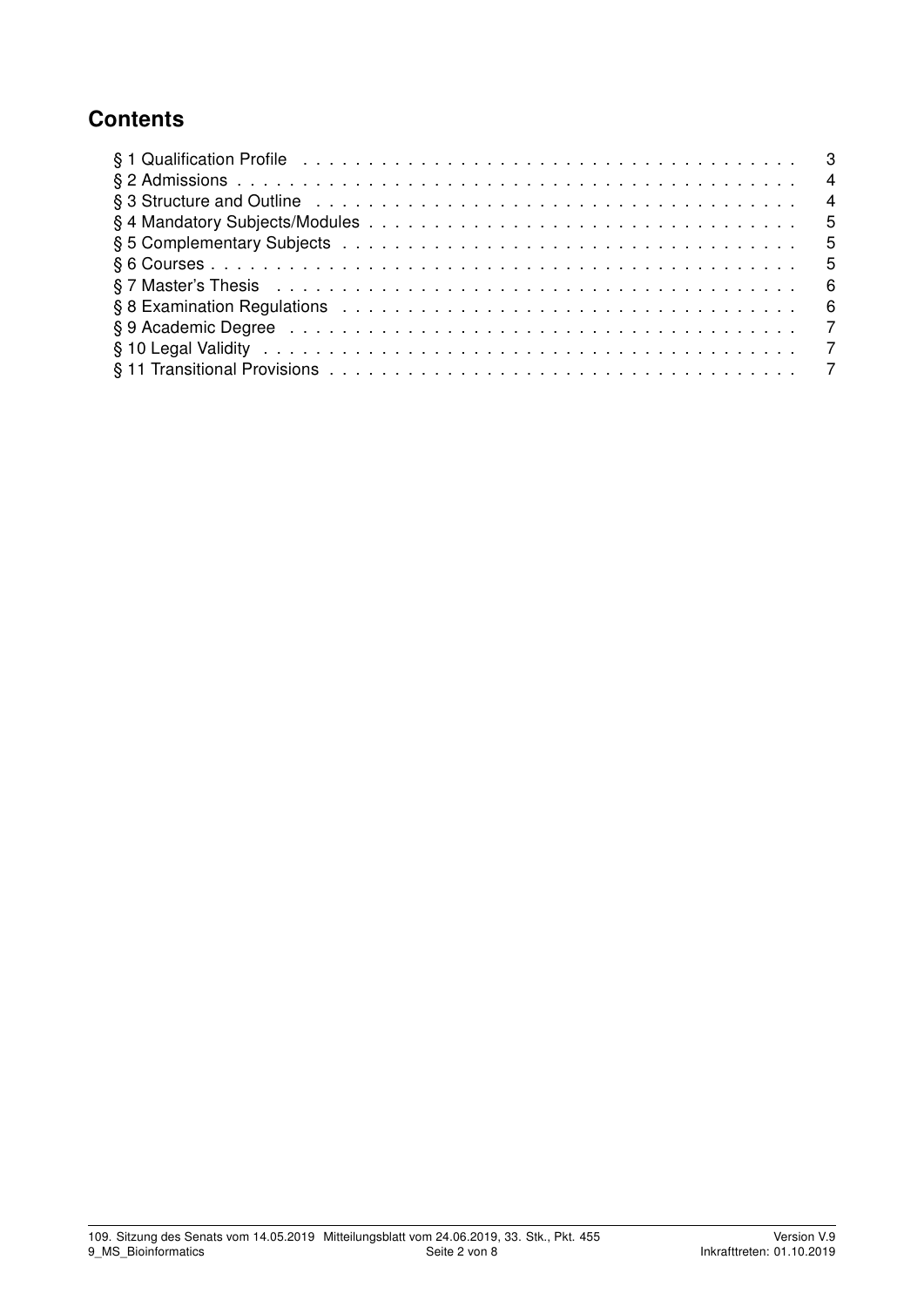# § 1 Qualification Profile

(1) Bioinformatics is a relatively new, interdisciplinary research area and forms the interface between life sciences and computer science. Bioinformatics is known as a key technology of one of the fundamental achievements of mankind, the decoding of the human genome. These days bioinformatics is established as an independent education and scientific discipline. Data from life science, medicine, drug design and pharmacy industry is managed, visualized, analyzed, interpreted, compared to one another, and simulated on basis of bioinformatics methods. Bioinformatics further utilizes and develops methods and techniques from computer science in order to solve tasks from biology, chemistry, physics, medicine, or mathematics.

(2) Various job profiles exist for masters in bioinformatics, where they build the connection between life science and IT experts. On the one hand they may work in pharmacy, chemistry, and food industry or in biotech companies, on the other hand they may be employed in software companies producing software for experts in biology, physics, medicine or chemistry. The scope of duties of masters in bioinformatics is manifold, e.g. they may be experts in databases, molecular dynamics simulations, machine learning and pattern recognition, or in algorithm design.

(3) Masters in bioinformatics use their social competences to quickly comprehend the problems of life science experts and thereafter efficiently apply and adapt methods and techniques from computer science for solving those problems. Further, due to their interdisciplinary experiences, they are able to combine computer science with areas which are not associated with life sciences. Masters in bioinformatics are educated to apply methods of computer science in a responsible and critical way and to challenge new developments.

(4) Education in bioinformatics aims at developing competency in problem solving. A master in bioinformatics has knowledge and abilities in the following areas:

1. FUNDAMENTAL KNOWLEDGE: Fundamental knowledge in computer science, biology, biochemistry, biophysics, mathematics as well as in the central subjects of bioinformatics.

2. SPECIAL KNOWLEDGE: Specialized courses and current topics of bioinformatics. The specialized courses are both in computer science and in biology, mathematics, chemistry or physics.

3. METHODS: Theoretical and practical knowledge of bioinformatic methods. Especially analysis of problems, analytical and logical thinking, understanding and representation of complex dependencies and structures. Masters in bioinformatics know how to use and how to apply the methods and techniques of bioinformatics and how to access and use the public available software and data base resources adapted to the problem at hand.

4. INNOVATION: Readiness and ability to scientific research as well as to independently and systematically advance bioinformatics.

5. CONTINUING EDUCATION: Readiness and ability to independently learn further knowledge, especially training the handling of new methods and techniques of bioinformatics. Specialization in specific subjects and following new developments.

6. INTERNATIONALITY: Supported visits of foreign countries and exchange programs and courses in foreign languages. Solid knowledge of the English colloquial and technical language in order to communicate with international partner institutions.

7. CRITICAL FACULTY: Critical and responsible use of the methods and techniques of bioinformatics regarding questions of ethic and of social and environmental effects of new technologies.

8. SOCIAL COMPETENCE: Ability to work in a team, willingness and ability to cooperate, management capabilities, and expertise in presenting and moderating.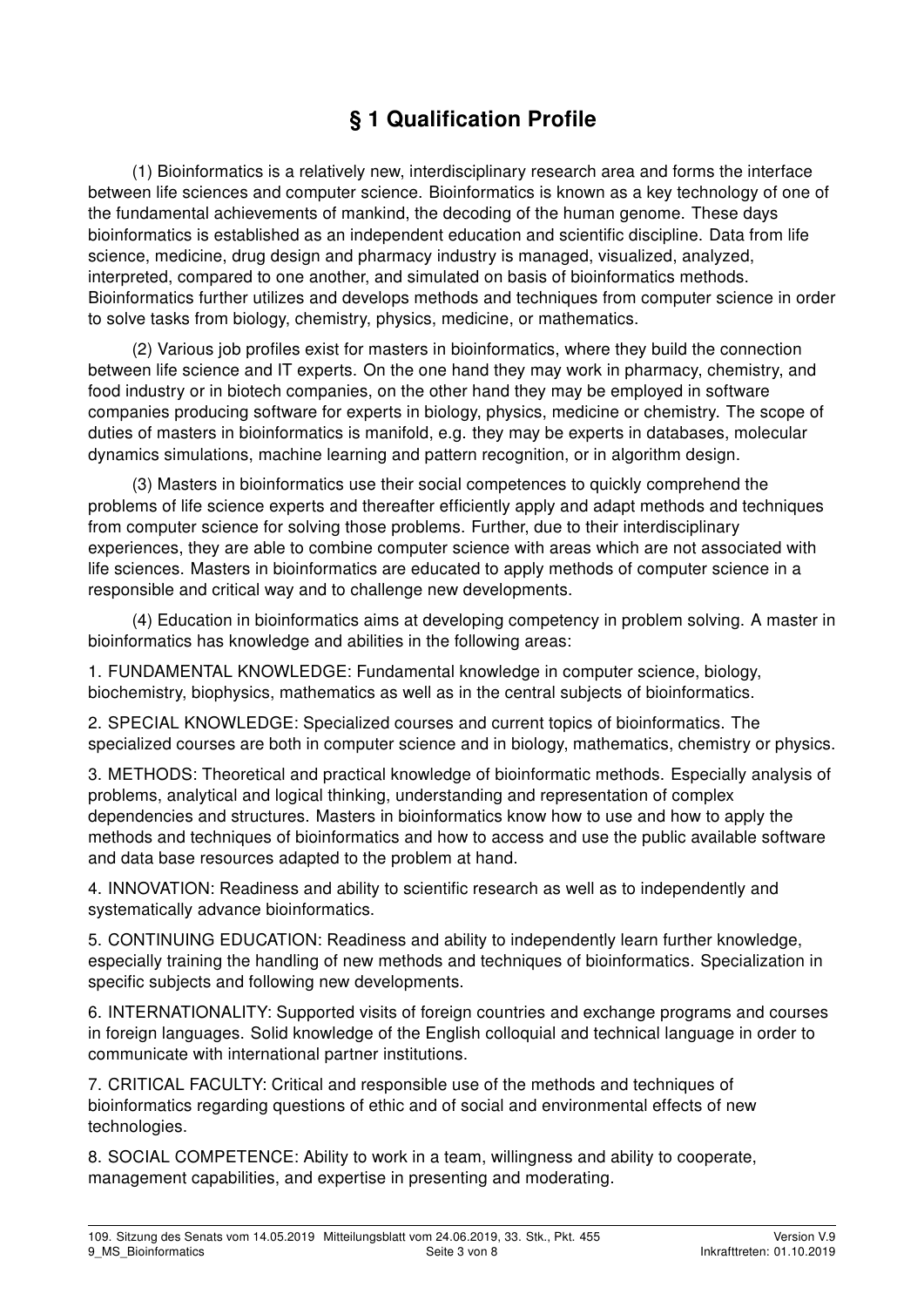#### § 2 Admissions

(1) In accordance with § 54 (1) UG the Master's program in Bioinformatics belongs to the category of degrees in natural sciences and is taught in English.

(2) The Master's program in Bioinformatics is based on the joint Bachelor's program in Bioinformatics (K033/675) at JKU and USB. Graduates of this Bachelor's program as well as graduates of Computer Science (K033/521, K066/921, K066/911, K066/937, K066/938, K880), Business Informatics (K033/526, K066/926, K175), Technical Mathematics (K033/201, K066/404), Technical Physics (K033/261, K066/461, K811), or Fundamentals of Natural Sciences for Technology (K033/320) at JKU are admitted to the Master's program without any restrictions.

(3) Students holding a degree in Biology, Chemistry (K033/290, K066/491, K800) or in a similar subject are admitted to the Master's program with the requirement that basics of molecular biology and biochemistry must be documented to the extent of at least 3 ECTS.

(4) Graduates of Bioinformatics or related programs at other Universities, Universities of Applied Sciences, and other recognized national or international post-secondary educational institutions can be admitted to the Master's program in Bioinformatics if their degree programs are equivalent to the Bachelor's program in Bioinformatics at JKU.

(5) Graduates of programs that are not equivalent according to § 2 (3) can be granted admission on the condition to complete additional courses with up to 40 ECTS points during their Master's study.

(6) Sufficient knowledge of the English language (corresponding to level B2 of the Common European Framework of Reference for Languages, CEFR) is recommended.

(7) Graduates of a Diploma program with a longer duration than a Bachelor's program can obtain recognition for examinations of the Master's program (see § 78 UG) to the extent of which the Diploma program (excluding the diploma thesis) exceeds the Bachelor's program.

#### § 3 Structure and Outline

(1) The Master's program in Bioinformatics covers 4 semesters and consists of 120 ECTS points, which are distributed among the following subjects:

| <b>Subjects</b>                                  | <b>ECTS</b> |
|--------------------------------------------------|-------------|
| Mandatory Subjects                               | 51          |
| <b>Complementary Subjects</b>                    | 30          |
| Master's Thesis (incl. Master's Thesis Seminars) | 25          |
| <b>Master's Examination</b>                      | 2           |
| <b>Free Electives</b>                            | 12          |
| Total                                            | 120         |

(2) For Free Electives students have to pass examinations corresponding to 12 ECTS points, which can be chosen from any recognized national or international post-secondary educational institution. The Free Electives shall provide additional skills beyond Bioinformatics and can be taken anytime during the Master's study.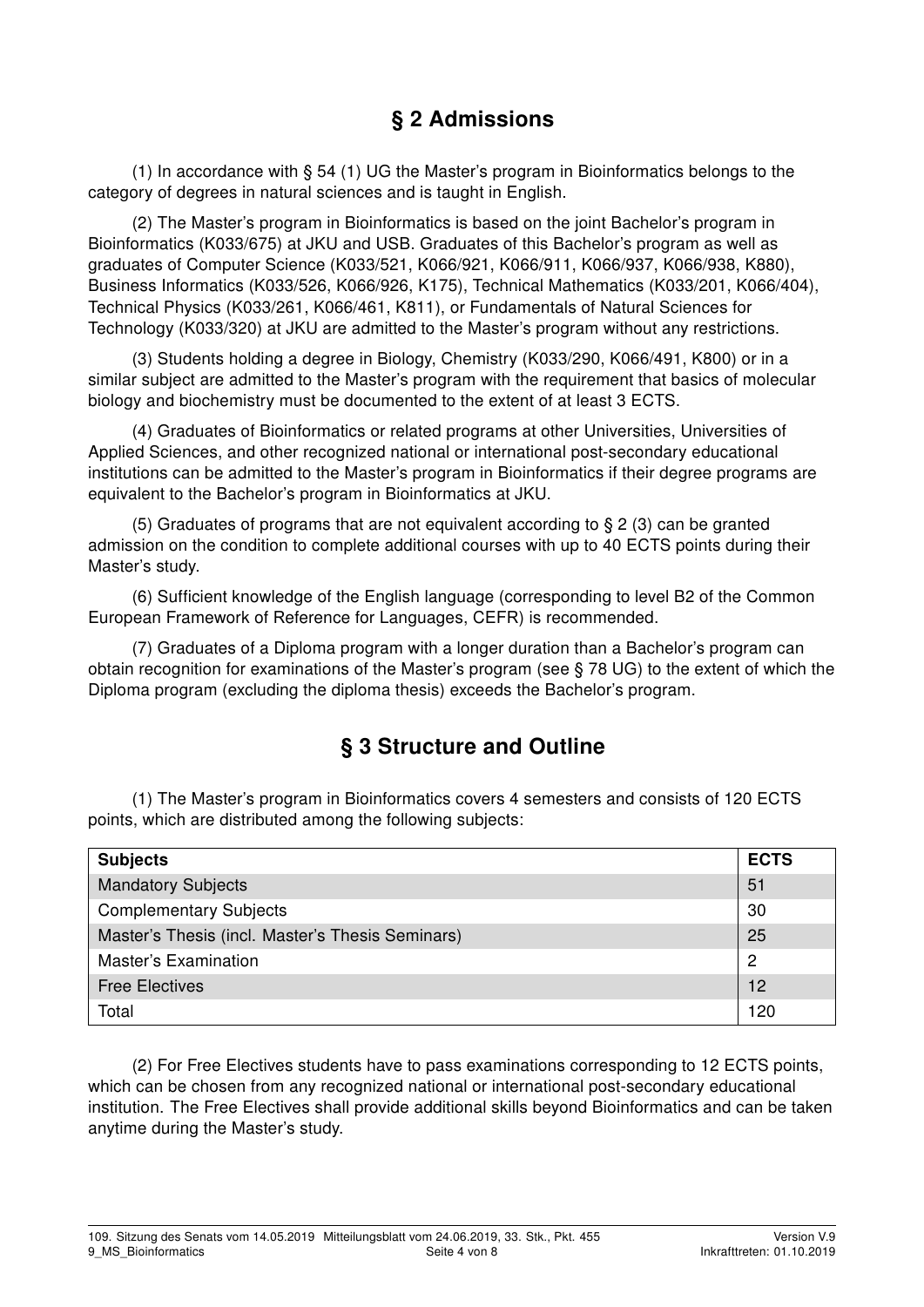(3) The recommended course of study is shown in the annex 1.

# § 4 Mandatory Subjects/Modules

The following mandatory subjects have to be completed successfully:

| Code      | <b>Name</b>                                | <b>ECTS</b>     |
|-----------|--------------------------------------------|-----------------|
| 875BIML16 | <b>Bioinformatics and Machine Learning</b> | 21 <sub>1</sub> |
| 875SBIN12 | <b>Seminar Bioinformatics</b>              | $\mathbf{3}$    |
| 875PBIN12 | <b>Project Bioinformatics</b>              | 9               |
| 875SOSK14 | <b>Soft Skills and Ethics</b>              | $\mathcal{S}$   |
| 875ARSP16 | Area of Specialisation                     | 15              |

## § 5 Complementary Subjects

In the phase of alignment in terms of fundamental knowledge, students have to successfully pass the complementary subjects given in the letter of acceptance according to the earlier graduation.

| Code      | <b>Name</b>                                                                          | <b>ECTS</b> |
|-----------|--------------------------------------------------------------------------------------|-------------|
| 875CBAB16 | <b>Complementary Subjects for Bioinformaticians</b>                                  | 0/30        |
| 875CBIO16 | <b>Complementary Subjects for Biologists</b>                                         | 0/30        |
| 875CCHE16 | <b>Complementary Subjects for Chemists</b>                                           | 0/30        |
| 875CCSB16 | <b>Complementary Subjects for Computer Scientists and Business</b><br>Informaticians | 0/30        |
| 875CMAT16 | <b>Complementary Subjects for Mathematicians</b>                                     | 0/30        |
| 875CPHY16 | <b>Complementary Subjects for Physicists</b>                                         | 0/30        |

#### § 6 Courses

(1) The names and the types of all courses of the Mandatory and Complementary Subjects, as well as their ECTS points, their duration in hours per week, their codes, their registration requirements, and their admission procedures (in case of limited availability of places) are described in the study handbook of JKU (studienhandbuch.jku.at).

(2) The possible types of courses as well as the examination regulations are described in §§ 13 and 14 of the JKU statute (Section "Studienrecht").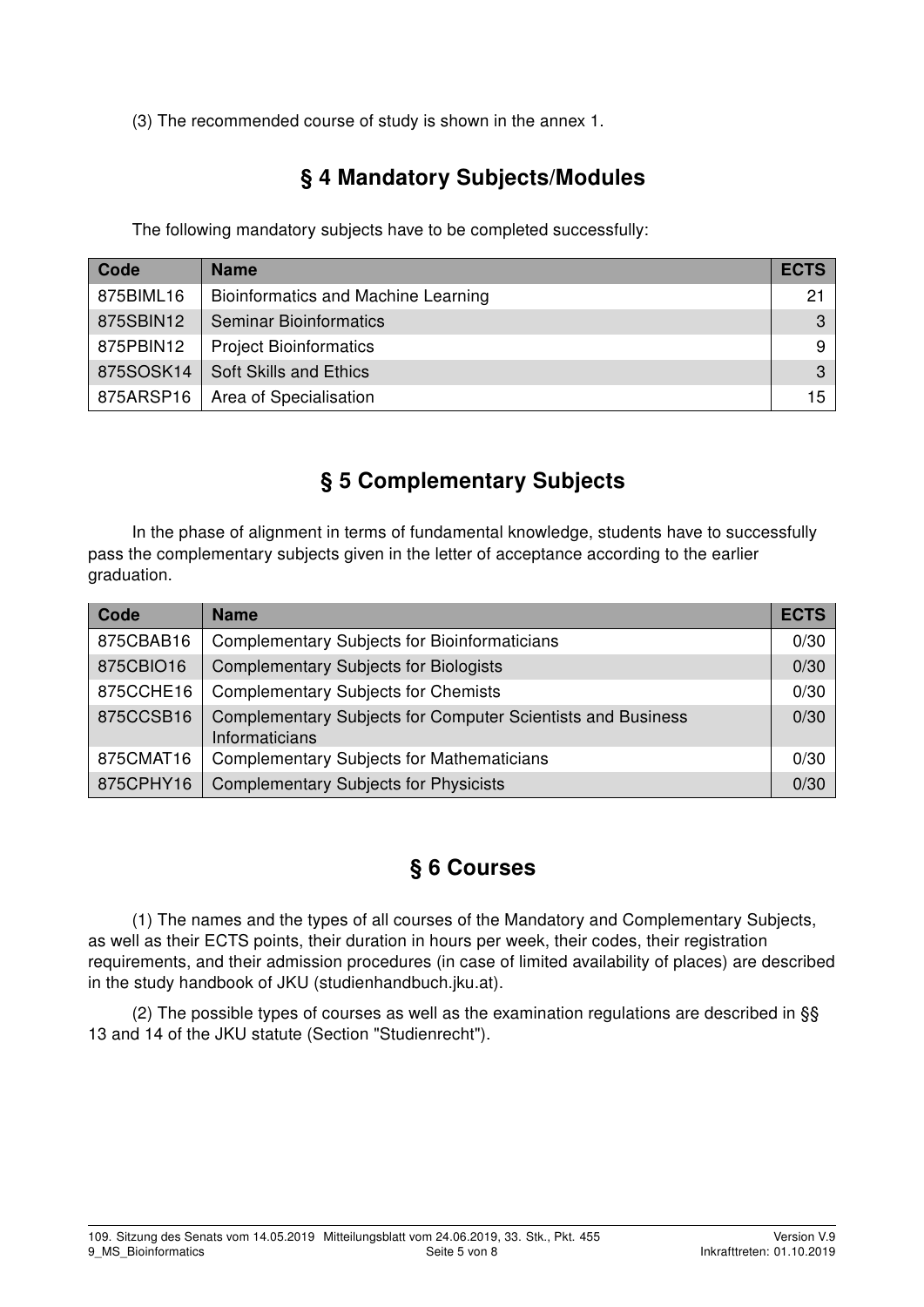#### § 7 Master's Thesis

(1) Students of the Master's program in Bioinformatics must complete a Master's Thesis according to § 81 UG and § 36 of the JKU statute (Section "Studienrecht").

(2) The Master's Thesis is a written paper corresponding to an effort of 22 ECTS points.

(3) The Master's Thesis serves as a proof that graduates are able to perform scientific work autonomously and systematically. The topic of the thesis must be taken from Bioinformatics or a field closely related to Bioinformatics and must permit completion within a period of 6 months.

(4) The Curricular Committee for Bioinformatics may specify guidelines for the formal structure of a Master's Thesis.

(5) In addition to the Master's Thesis, students must pass one Master's Seminar with 3 ECTS points.

#### § 8 Examination Regulations

(1) The regulations for subject examinations and course examinations are described in the study handbook of JKU.

(2) The Master's program in Bioinformatics is concluded by a Master's examination.

(3) The Master's examination consists of two parts: The first part is the successful completion of Mandatory and Complementary Subjects according to §§ 4 and 5.

(4) The second part of the Master's examination is a comprehensive oral exam (2 ECTS points) conducted by an examination committee. Prior to being admitted to the Master's examination, students must complete the first part of the Master's examination, the Master's Thesis, the Master's Seminar, and the Free Electives.

(5) The second part of the Master's examination starts with a presentation and defense of the Master's Thesis, followed by an oral exam that aims at assessing the candidate's general knowledge in the most relevant fields of Bioinformatics and, therefore, concentrates on the breadth of knowledge and cross connections between different subjects.

(6) The examination committee consists of three members who are appointed by the Vice Rector of Academic Affairs. The candidate may submit a proposal for the appointment of the committee members. As a general rule the supervisor of the Master's Thesis is a member of the examination committee. One committee member is head of the committee and the other two are examiners. One examiner (not the supervisor of the Master's Thesis) suggests the grade for the defense of the Master's Thesis, the other examiner suggests the grade for the oral exam. The assessment of the student's performance at the examination focuses on the knowledge of different subjects in bioinformatics and their interrelations as well as their applications.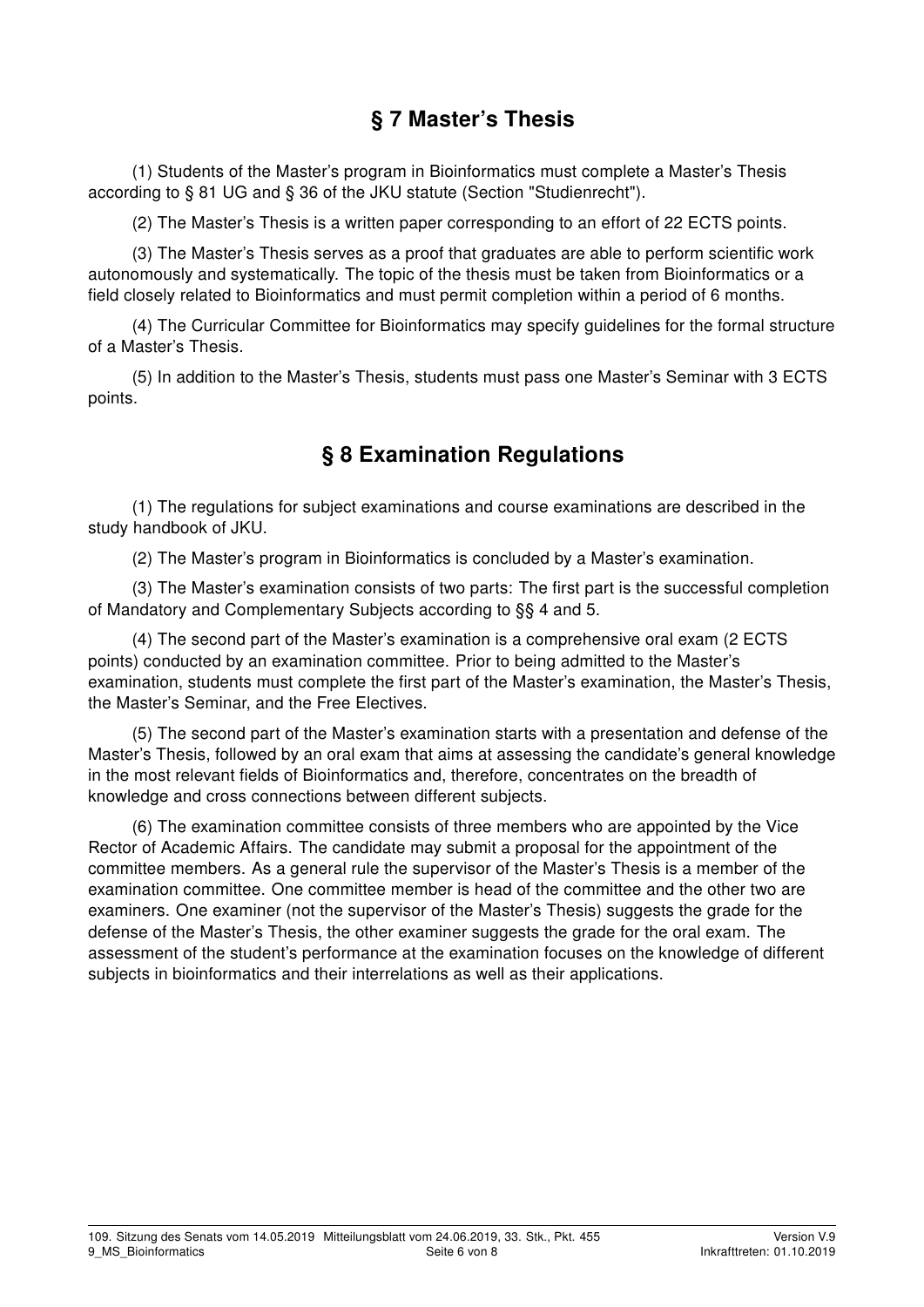#### § 9 Academic Degree

(1) Graduates of the Master's program in Bioinformatics are awarded the academic degree "Master of Science in Bioinformatics", abbreviated "MSc" or "MSc (JKU)".

(2) The certificate about the academic degree is issued in German and in English translation.

### § 10 Legal Validity

(1) This curriculum comes into effect on October 1st, 2016.

(2) The curriculum of the Master's program in Bioinformatics in the version published in the official newsletter of Johannes Kepler University Linz on June 25<sup>th</sup>, 2014, 25<sup>th</sup> piece, item 200 expires by the end of September 30th, 2016. Included interim regulations remain effective as long as practically applicable.

(3) § 2 para. 2, § 6 para. 1 and § 11 para. 1 as published in the official newsletter of the Johannes Kepler University Linz on June 22<sup>nd</sup>, 2018, 26<sup>th</sup> piece, item 272 will take effect on October 1 st, 2018.

(4) § 2 para. 1, § 11 para. 2 and annex 1 as published in the official newsletter of the Johannes Kepler University Linz on June 24<sup>th</sup>, 2019, 33<sup>rd</sup> piece, item 455 will take effect on October 1<sup>st</sup>, 2019.

#### § 11 Transitional Provisions

(1) For students who have passed examinations within the curriculum of the Master's program in Bioinformatics in a previous version, the equivalences listed in the study handbook of JKU (studienhandbuch.jku.at) apply.

(2) In addition to the equivalences given in the study handbook of JKU, following equivalences are effective:

Table E: Equivalence of subject packages

| Package of subjects in the Master                                                                                                                                                                                                                                                                                                                                                                                                                                                                                                              | equivalent package of subjects in the                                                                                                                                |
|------------------------------------------------------------------------------------------------------------------------------------------------------------------------------------------------------------------------------------------------------------------------------------------------------------------------------------------------------------------------------------------------------------------------------------------------------------------------------------------------------------------------------------------------|----------------------------------------------------------------------------------------------------------------------------------------------------------------------|
| <b>Bioinformatics version of 2014</b>                                                                                                                                                                                                                                                                                                                                                                                                                                                                                                          | <b>Master Bioinformatics version of 2016</b>                                                                                                                         |
| Bridge Subject for {name} (18 ECTS) +<br>875BIN112: Sequence Analysis and<br>Phylogenetics (6 ECTS) +<br>875BIN213: Theoretical Bioinformatics and<br>Machine Learning (12 ECTS) +<br>875BIN313: Structural Bioinformatics and<br>Gene Analysis (6 ECTS) +<br>875BIN413: Information Systems (6 ECTS) +<br>875BIN513: Mathematical Methods of<br>Bioinformatics (6 ECTS) +<br>875VINF12: Area of Specialisation A:<br>Computer Science (6 ECTS) +<br>875VBPM12: Area of Specialisation B:<br>Biology/Chemistry/Physics/Mathematics (6<br>ECTS) | Complementary Subjects for {name} (30<br>$ECTS) +$<br>875BIML16: Bioinformatics and Machine<br>Learning $(21$ ECTS) +<br>875ARSP16: Area of Specialisation (15 ECTS) |